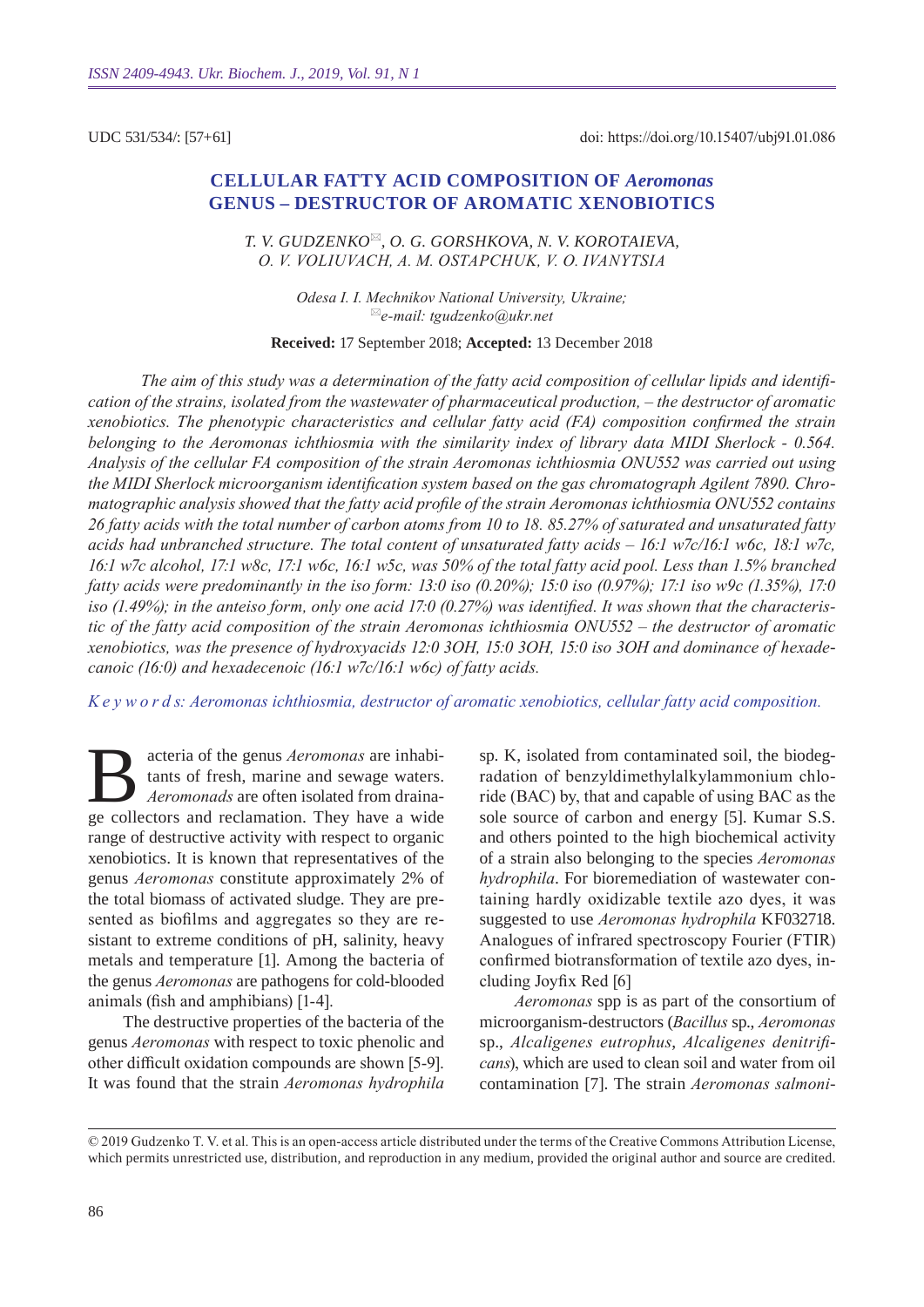*cida* NY4 – the destructor of polycyclic aromatic hydrocarbons was isolated from wastewater sludge [8]. Hohzoh Kiyohara et al. suggested that the phenanthrene-assimilating bacteria of the genus *Aeromonas* degrade phenanthrene via o-phthalate [9].

In previous studies, a strain of bacteria-destructors of phenolic compounds was isolated from the wastewater of pharmaceutical production [10], also it was identified by phenotypic characteristics as the species *Aeromonas ichthiosmia* [3].

The aim of this study was determination of fatty acid composition of cellular lipids and identification of the strains, isolated from the wastewater of pharmaceutical production, – the destructor of aromatic xenobiotics.

#### **Materials and Methods**

The object of research was a strain it was isolated from the wastewater of pharmaceutical production and that it is biochemically active against phenolic compounds.

For analysis of the cellular fatty acids composition of the strain inoculation loops of biomass (the bacteria were cultured on Tryptic soy agar medium at the temperature of  $28 \pm 1$  °C for 24 h) were placed into glass vials for chemical cell lysis and saponification of lipids. Saponification of bacterial cellular lipids was conducted with methanol solution of NaOH, methylation of fatty acid salts was conducted with acidic methanol solution, extraction was performed with organic solvent by liquid-liquid extraction and neutralization of the sample was achieved with 0.1 M NaOH treatment. The obtained methyl esters were analyzed by gas chromatography [11].

Methyl esters of cellular fatty acids were separated on gas chromatograph Agilent 7890 (Agilent Technologies, USA) with ULTRA-2 capillary column and with flame-ionization detector (FID). In the course of analysis, a samples of bacterial material with a volume of 2 μl volume were transferred into the evaporator in the mode split with a coefficient 40:1, evaporator's temperature – 250 °C. The separation was carried out in temperature programming mode – initial temperature of 170  $\degree$ C with a gradient of 5 °C/min to 270 °C. Fatty acid content was expressed as a percentage to total sum of peaks' squares.

Determination of the cellular fatty acid composition of the strain and identification were performed using the MIDI Sherlock 4.5 software and the RSTBA6 library version 6.2.

Statistical processing of the results of studies conducted three times, was carried out using the MS Excel computer program with the definition of Student's *t-*test. The difference was considered statistically significant at  $P < 0.05$ .

### **Results and Discussion**

Based on the phenotypic characteristics that it was determined by classical bacteriological methods and by the API 50 CHB Medium test system (bio-Merieux, France), the explored strain was previously classified as *Aeromonas ichthiosmia*. It is shown that the strain *Aeromonas ichthiosmia* ONU552 is a gram-negative mobile rod with a size of 1.0-3.0×0.4- 1.0 µm. Bacteria are catalase- and oxidase positive, reduce nitrates, are DNA-like active and resistant to O/129 (2,4-diamino-6,7-diisopropylpteridine phosphate), produce indole. The strain *Aeromonas ichthiosmia* ONU552 has a positive reaction with methyl red and a positive reaction of Foges-Proskauer, does not produce hydrogen sulphide, does not ferment lactose. It ferments glucose (with the synthesis of acid and gas), arabinose, sucrose. The metabolism of the strain *Aeromonas ichthiosmia* ONU552 is characterized by oxidation and fermentation.

The cellular fatty acid composition of the strain *Aeromonas ichthiosmia* ONU552 is presented in Table. Chromatography analysis showed that the cellular fatty acid composition of the strain *Aeromonas ichthiosmia* ONU552 contains saturated and unsaturated isomers of fatty acids with the total number of carbon atoms from 10 to 18 (Figure, Table). The total percent of the fatty acid 16:1 was  $36,89\%$ ,  $16:0 -$ 21.84%, the presence of the isomer was 18:1 w7c was 8.53%,  $\Sigma$ 14:0 3OH/16:1 iso – 6.59%, 12:0 – 6.4%, 15:0 iso 3OH – 3.85% 14:0 – 3.77%. The amount of isomers 13:0, 14:0, 18:0 was less than 1%.

The total content of unsaturated fatty acids, including those found in minor amounts, was 50% of the total fatty acid pool of the strain *Aeromonas ichthiosmi*a ONU552 (Σ16:1 w7c/16:1 w6c (36.89%), 18:1 w7c (8.53%), 16:1 w7c alcohol (3.45%), 17: 1 w8c (0.60%), 17:1 w6c (0.26%), 16:1 w5c (0.12%)). It is interesting to note that, as it was studied, the fatty acid profiles of other destructors of phenol compounds (*Bacillus subtilis* F-13, *Brevibacillus centrosporus*  F-14) isolated from the wastewater of pharmaceutical production, 16:1 w7c alcohol was also discovered and the molar fraction of them varied from 1.08% in *Bacillus subtilis* F-13 to 7.71% in *Brevibacillus centrosporu*s F-14 [10, 12].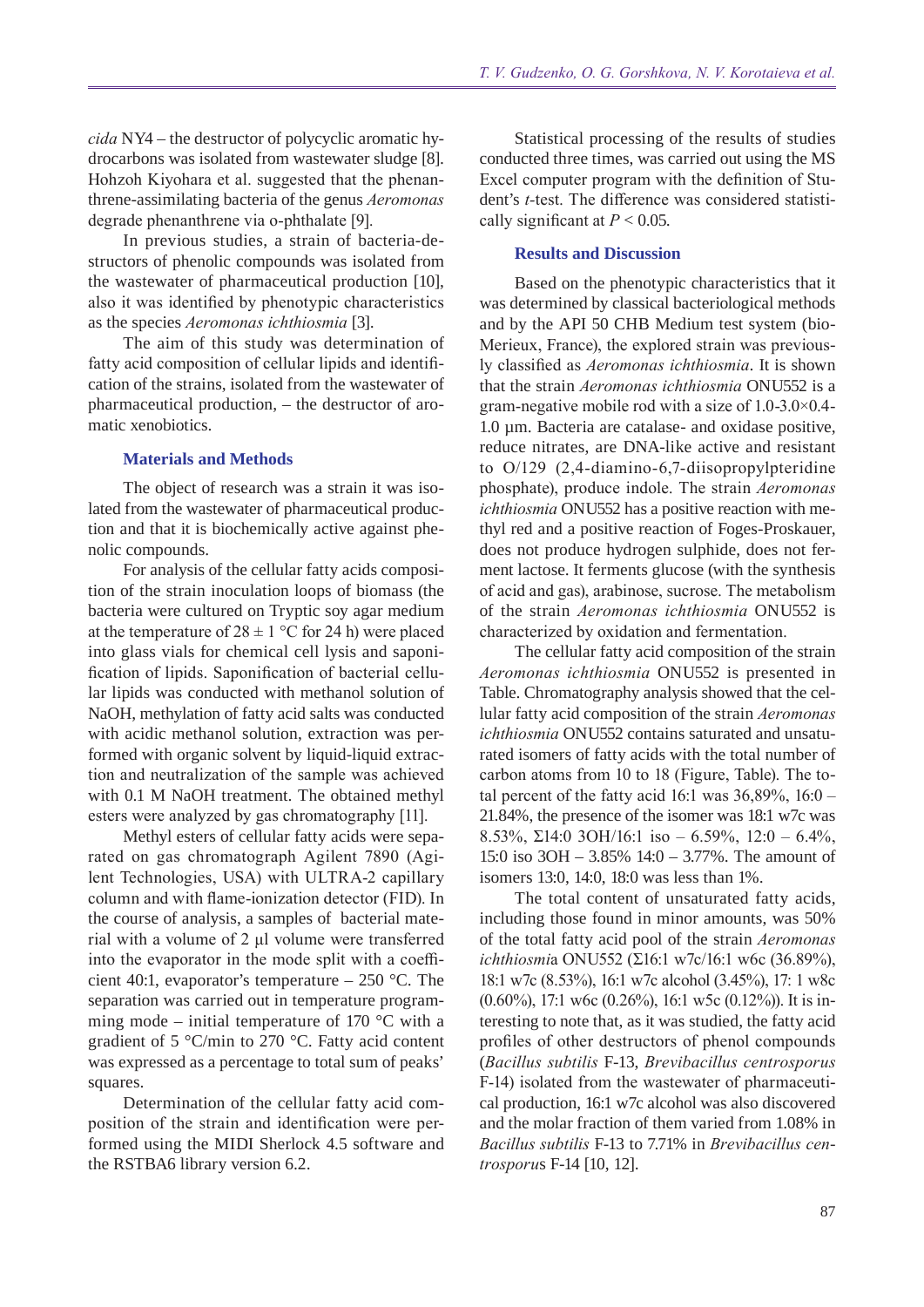

*Chromatogram of cellular fatty acids of Aeromonas ichthiosmia ONU 552*

The peculiarity of the strain *Aeromonas ichthiosmia* ONU552, the destructor of aromatic xenobiotics, turned out to be the presence of monounsaturated 9-hexadecenoic (16:1 w7c) and 10-hexadecenoic (16:1 w6c) acids, which amounted to a maximum percentage of 36.89% from cellular fatty acids composition. The found features of the fatty acid composition of the bacterial strain *Aeromonas ichthiosm*ia ONU552 under investigation can be associated with the predominant content of organic

| Fatty acid                                    | % of the total peak areas | Fatty acid                 | % of the total peak areas |
|-----------------------------------------------|---------------------------|----------------------------|---------------------------|
| 10:0                                          | 0.17                      | $\Sigma$ 16:1 w7c/16:1 w6c | 36.89                     |
| 12:0                                          | 6.94                      | 16:1 w5c                   | 0.12                      |
| 12:0 3OH                                      | 0.23                      | 16:0                       | 21.84                     |
| $13:0$ iso                                    | 0.20                      | $17:1$ iso w9c             | 1.35                      |
| 13:0                                          | 0.15                      | $17:0$ iso                 | 1.49                      |
| 14:0                                          | 3.77                      | 17:0 anteiso               | 0.27                      |
| $\Sigma$ 14:0 3OH/16:1 iso I                  | 6.59                      | $17:1 \text{ w8c}$         | 0.60                      |
| $15:0$ iso                                    | 0.97                      | $17:1$ w <sub>6c</sub>     | 0.26                      |
| 15:0 iso 3OH                                  | 3.85                      | 17:0                       | 0.33                      |
| 15:0 3OH                                      | 0.35                      | 18:1 w7c                   | 8.53                      |
| $16:1 \text{ w7c alcohol}$                    | 3.45                      | 18:0                       | 0.30                      |
| 16:0 N alcohol                                | 1.34                      |                            |                           |
| Note: dominant fatty acids are marked in bold |                           |                            |                           |

*Cellular fatty acid (%) composition of Aeromonas ichthiosmia ONU 552*

88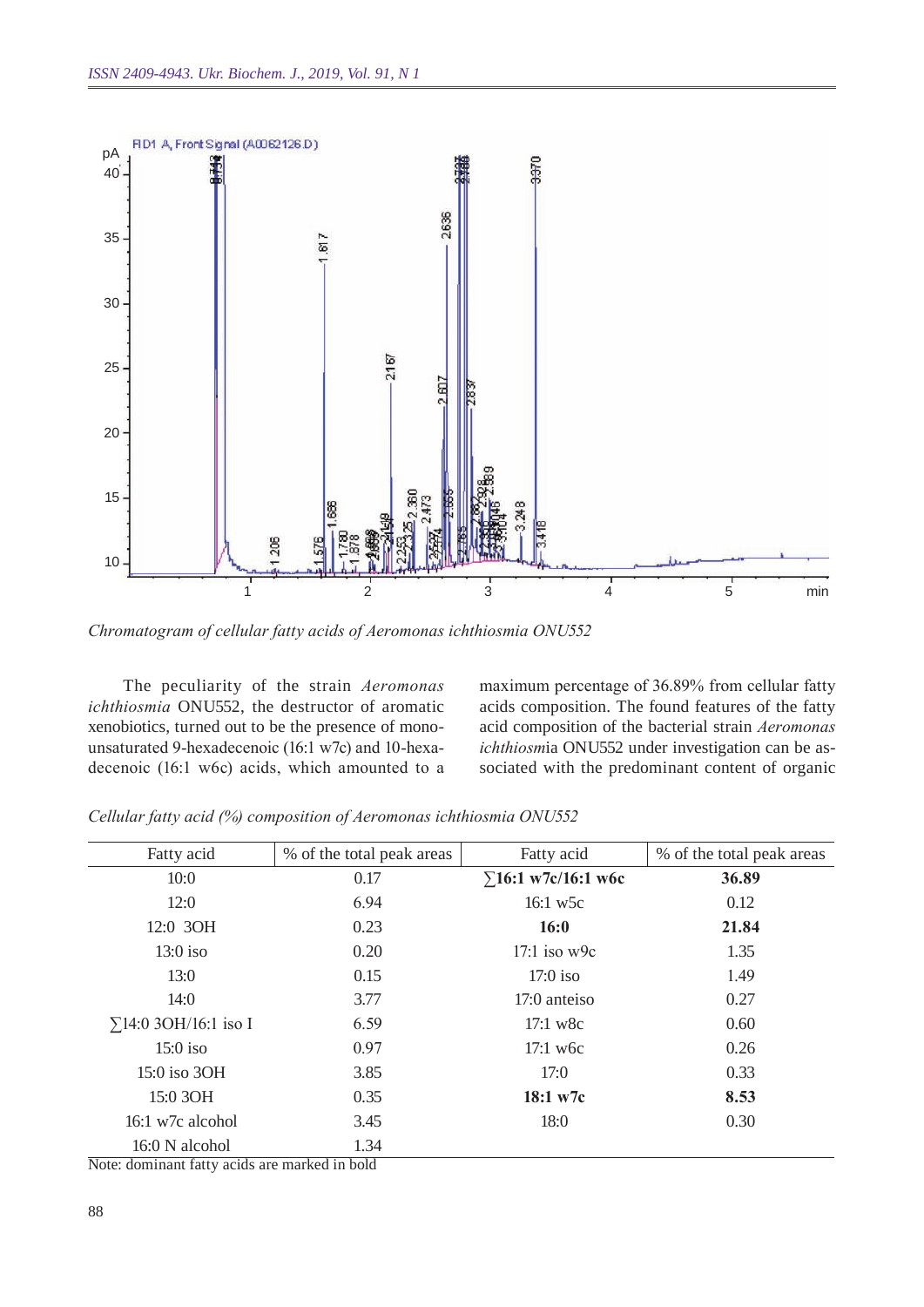pollutants in the wastewater produced by pharmaceutical preparations.

The absence in the fatty acid profile of the strain *Aeromonas ichthiosmia* ONU552 of branched fatty acid-12-methyltetradecanoic acid (15:0 anteiso) and the presence of a small amount of 13-methyltetradecanoic acid (15:0 iso, 0.97%) significantly distinguished this strain from bacteria-destructors of other taxonomic groups, including the genus *Brevibacillus*, in which the branched fatty acids were represented by 15:0 iso (9.59-43.91%) and 15:0 anteiso (20.55-74.46%) [13]. According to the literature, various stress factors such as presence of xenobiotics or heavy metal salts, high temperature, low pH may be inductors of fatty acid isomerization [14].

The biomarker ratio of fatty acids 17:0 of the branched structure of 15-methylhexadecanoic acid to 14-methylhexadecanoic acid (17:0 iso (1.49%)/17:0 anteiso (0.27%)) for strain *Aeromonas ichthiosmia* ONU552 was 5.51.

The presence of a large number of branched fatty acids in the cellular lipid composition was not typical for the strain *Aeromonas ichthiosmia*  ONU552. Branched fatty acids, preferably in the form of iso: -13:0 iso (0.20%) 15:0 iso (0.97%); 17:1 iso w9c (1.35%), 17:0 iso (1.49%) were detected in the amount of less than 1.5% (excluding the hydroxy acid 15:0 iso 3OH, 3.85%). Only one acid 17:0 (0.27%) was recorded in the form – anteiso.

It was compared the obtained data on the cellular fatty acids composition of the strain *Aeromonas ichthiosmia* ONU552 with other representatives of the genus *Aeromonas* [15] and it was noted that almost all the characteristic fatty acids of the genus *Aeromonas* were in the strain *Aeromonas ichthiosmia* ONU552 (13:0 iso, 17:0, 17:1 w8c, 15:0 iso, 17:0 iso, 17:1 w9c iso), with the exception of such fatty acids as 15:0, 16:0 iso; and it was found instead of 16:1 w9c alcohol to 16: 1 w7c alcohol.

Comparison of the literature data on the fatty acid profile of the strain *Aeromonas hydrophila* ATCC 35654 with the obtained data of fatty acid profile of the strain *Aeromonas ichthiosmia* ONU552 has proved certain similarities: the presence of almost identical percentage of isomers (36% of the total area of the peaks in the chromatogram) of hexadecenoic acids (16:1 w7c/16:1 w6c) and the presence a slightly higher percent of hexadecanoic acid in the *Aeromonas ichthiosmia* ONU552 strain (21.84%) compared to the *Aeromonas hydrophila*  ATCC 35654 (17.29%). Conversely, it was found out that strain *Aeromonas ichthiosmia* ONU552

contains less fatty acid 18:1 w7c (8.53%) compared with the strain *Aeromonas hydrophila* ATCC 35654. However, 15:0; Σ14:0 3OH/16:1 iso I; 16:1 w7c alcohol and 16:0 N alcohol fatty acids are not present in fatty acid profile of the strain *Aeromonas hydrophila*  ATCC 35654 [16].

It was interesting to observe the similarity of the fatty acid composition of the strain *Aeromonas ichthiosmia* ONU552 and the strain *Aeromonas sharmana* sp. nov. GPTSA-6T [17]. Fatty acids 16:0, 18:1 w7c, 12:0, 14:0 and total Σ14:0 3OH/16:1 iso were detected on chromatograms of both bacterial strains. So, the strain *Aeromonas ichthiosmia* ONU552 that was investigating during the study is similar to the strain *Aeromonas sharmana* sp. nov. GPTSA-6T according to the fatty acid profile.

The ratio of the total number of saturated and unsaturated fatty acids of the unbranched structure to the total amount of fatty acids of the branched structure was 10.5.

There were 3-hydroxydodecanoic (0.23%) and 3-hydroxypentadecanoic (0.35%) acid in the lipid fractions of the strain *Aeromonas ichthiosmia*  ONU552 – destructor of aromatic xenobiotics. In addition, it was fixed fatty acid 15:0 iso 3OH with a percent content of 3.85 (Table). The total amount of hydroxy acids was 11.02% of the total fatty acids percent of the strain *Aeromonas ichthiosmia* ONU552.

Thus, the analysis of the cellular fatty acid profile of the strain of the bacterium destructor of aromatic xenobiotics using the MIDI Sherlock system showed that the presence of hydroxy acids (12:0 3OH, 15:0 3OH, 15:0 iso 3ОН) and the dominance of hexadecanoic (16:0) and hexadecenoic (16:1 w7c/16:1w6c) acids were a feature of the strain of the *Aeromonas ichthiosmia* ONU552. The similarity index of the strain *Aeromonas ichthiosmi*a ONU552 to species of *Aeromonas ichthiosmia* was 0.564.

The revealed features of the fatty acid composition of the strain *Aeromonas ichthiosmia* ONU552 – destructor of aromatic xenobiotics are important for control of the bacterial culture in the manufacturing of biological products intended for purification of sewage from production of pharmaceuticals, which contain biological contaminants, toxic and other heavy oxidation compounds.

*Conflict of interest.* Authors have completed the Unified Conflicts of Interest form at http:// ukrbiochemjournal.org/wp-content/uploads/2018/12/ coi\_disclosure.pdf and declare no conflict of interest.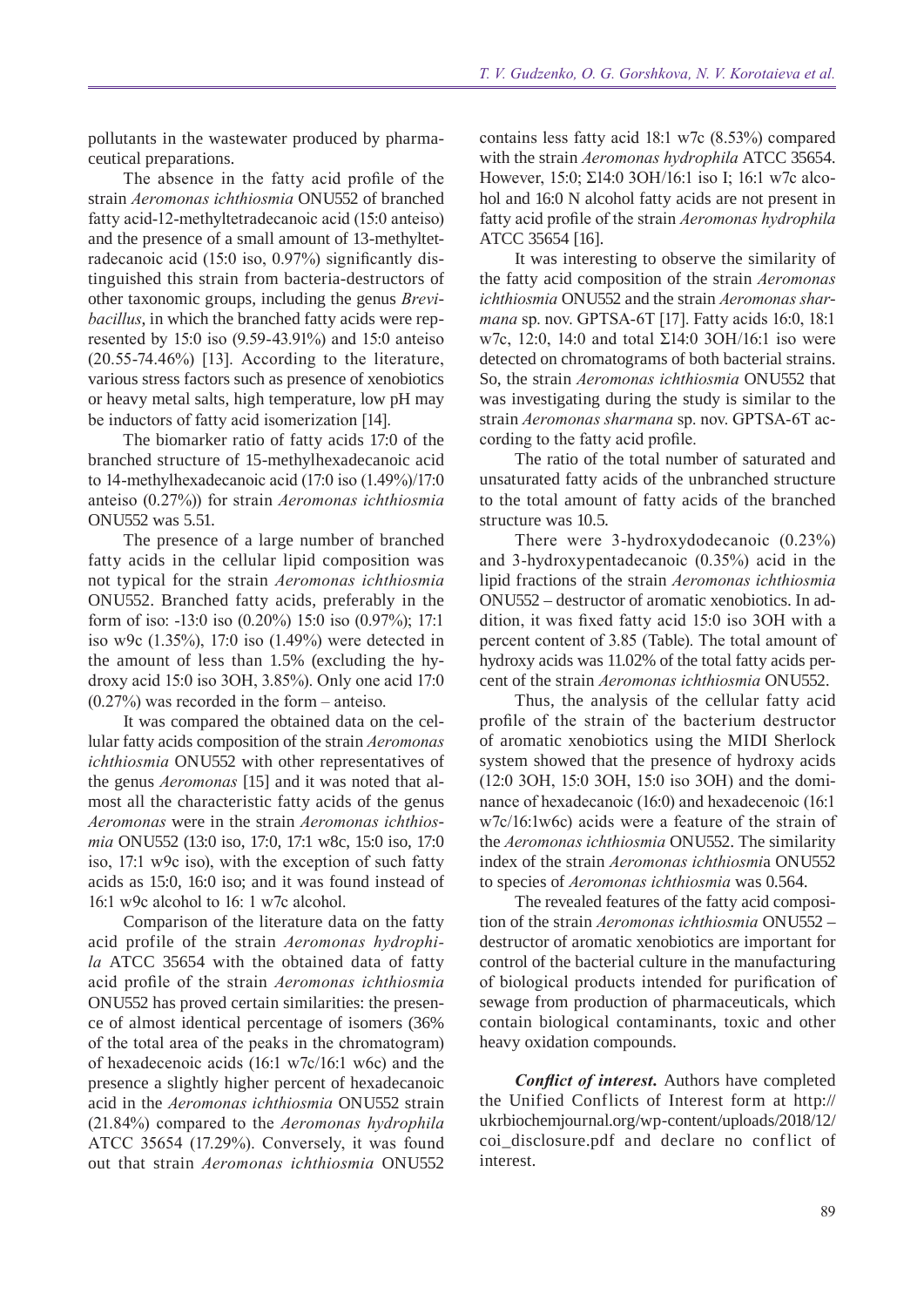# **Склад жирних кислот ліпідів бактерій роду** *Aeromona***s – деструктора ароматичних ксенобіотиків**

*Т. В. Гудзенко, О. Г. Горшкова, Н. В. Коротаєва, О. В. Волювач, А. М. Остапчук, В. О. Іваниця*

Одеський національний університет імені І. І. Мечникова, Україна;  $e$ -mail: tgudzenko@ukr.net

Метою роботи було визначення складу жирних кислот клітинних ліпідів та ідентифікація штаму, ізольованого із стічної води виробництва фармацевтичних препаратів, – деструктора ароматичних ксенобіотиків. За фенотиповими ознаками і складом жирних кислот клітинних ліпідів підтверджено приналежність досліджуваного штаму до виду *Aeromonas ichthiosmia* з індексом подібності жирнокислотного профілю з бібліотечними даними MIDI Sherlock – 0,564. Аналіз складу жирних кислот штаму *Aeromonas ichthiosmia* ONU552, виділеного зі стічної води виробництва фармацевтичних препаратів, здійснювали з використанням автоматичної системи ідентифікації мікроорганізмів MIDI Sherlock на базі газового хроматографа Agilent 7890. Показано, що в жирнокислотному профілі бактерій досліджуваного штаму *Aeromonas ichthiosmia* ONU552 були присутні жирні кислоти (26) із загальним числом атомів вуглецю від 10 до 18. Загальна кількість насичених і ненасичених жирних кислот нерозгалуженої будови дорівнювала 85,27%. Сумарний вміст ненасичених жирних кислот становив 16:1 w7c/16:1 w6c, 18:1 w7c, 16:1 w7c alcohol, 17:1 w8c, 17:1 w6c, 16:1 w5c – тобто 50% від всього жирнокислотного пулу. Виявлено 1,5% розгалужених жирних кислот, переважно у формі -іso – 13:0 iso (0,20%); 15:0 iso (0,97%); 17:1 iso w9c (1,35%), 17:0 iso (1,49%); у формі – аnteiso зафіксовано тільки одну кислоту 17:0 (0,27%). Таким чином, особливістю жирнокислотного складу штаму бактерій *Aeromonas ichthiosmia* ONU552 – деструктора ароматичних ксенобіотиків – є наявність гідроксикислот 12:0 3ОН, 15:0 3ОН, 15:0 iso 3ОН і домінування гексадеканової (16:0) і гексадеценової (16:1 w7c/16:1 w6c) жирних кислот.

К л ю ч о в і с л о в а: *Aeromonas ichthiosmia*, деструктор ароматичних ксенобіотиків, склад жирних кислот ліпідів.

### **References**

- 1. Talagrand-Reboul E, Jumas-Bilak E, Lamy B. The social life of *Aeromonas* through biofilm and quorum sensing systems. *Front Microbiol.*  2017; 8: 37.
- 2. Ljungh A, Wadström T. *Aeromonas* toxins. *Pharmacol Ther.* 1981; 15(3): 339-354.
- 3. Bergey's Manual® of Systematic Bacteriology. Eds.: Brenner DJ, Krieg NR , Staley JT, Garrity GM. N.Y.: Springer, 2005; 2: 1108 p.
- 4. Romero A, Saraceni PR, Merino S, Figueras A, Tomás JM, Novoa B. The animal model determines the results of *Aeromonas* virulence factors. *Front Microbiol.* 2016; 7: 1574.
- 5. Patrauchan MA, Oriel PJ. Degradation of benzyldimethylalkylammonium chloride by *Aeromonas hydrophila* sp. K. *J Appl Microbiol.*  2003; 94(2): 266-272.
- 6. Kumar SS, Shantkriti S, Muruganandham T, Murugesh E, Rane N, Govindwar SP. Bioinformatics aided microbial approach for bioremediation of wastewater containing textile dyes. *Ecol Inform.* 2016; 31: 112-121.
- 7. Pat. 2182529 RF, MPK 7B 09C 1/10 A, 7C 02F 3/34 B, 7C 12N 1/26 B. Сonsortium of microorganism-destructor strains: *Bacillus*  spp, *Aeromonas* spp., *Alcaligenes eutrophus*, *Alcaligenes* denitrificans, used for cleaning soils, soils and waters from oil pollution / G. P. Golodjaev. Publ. 2002.
- 8. Nie M, Nie H, Cao W, Wang X, Guo Y, Tian X, Yin X, Wang Y. Phenanthrene metabolites from a new polycyclic aromatic hydrocarbondegrading bacterium *Aeromonas salmonicida*  subsp. achromogenes strain NY4. *Polycycl Aromat Compd.* 2016; 36(2): 132-151.
- 9. Kiyohara H, Nagao K, Nomi R. Degradation of phenanthrene through o-phthalate by an *Aeromonas* sp. *Agric Biol Chem.* 1976; 40(6): 1075-1082.
- 10. Application for utility model U201804337 UA, MPK S 02F1/72. Methods of microbiological purification of water from phenol and N-cetylpyridinium bromide / Ivanytsia V. O., Hudzenko T. V., Horshkova O. H., Voliuvach O. V., Konup I. P., Bieliaieva T. O., Drahunovska O. I.; appl. 20.04.2018.